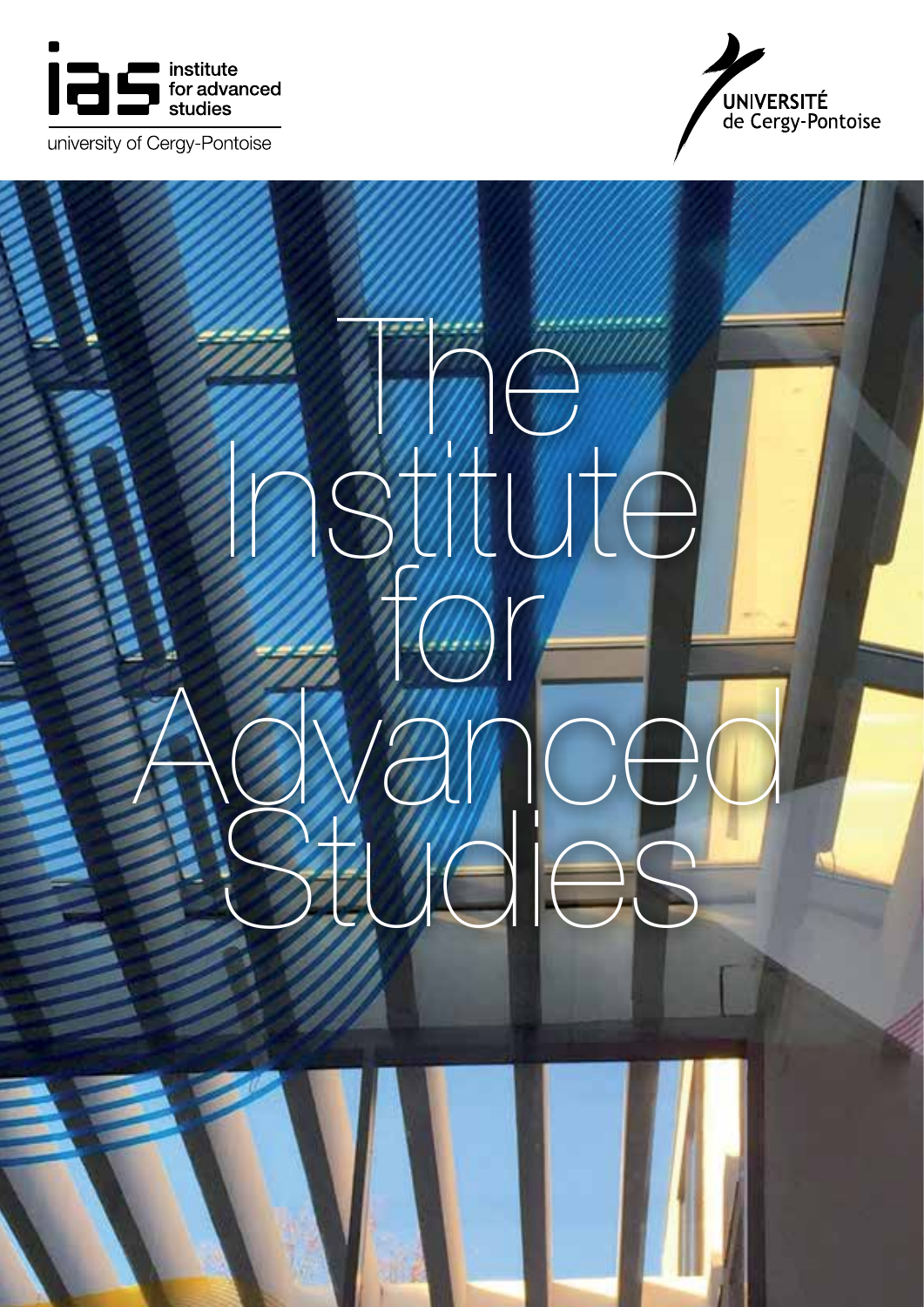## Foreword

The IAS of the University of Cergy-Pontoise stands at the dawn of a new Era. Founded in 10 years ago, its main program consisted so far in multidisciplinary thematic cycles combined with a visitors program. Last year, the University of Cergy-Pontoise was selected by the French government as one the "Initiatives of Excellence" in higher education and research among a dozen French academic institutions in capacity and a series of the series of the series of the series of the series of the series of the series of the series of the series of the series of the series of the series of the to become world-class universities. As a result, the University launched an ambitious development strategy focused on increasing its research potential and fostering international academic exchange and visibility. The IAS of the University of Cergy-Pontoise plays a key role in this strategy. In this context, the IAS will launch a new fellows-in-residence program open to all researchers world-wide in all disciplines.

## The University of Cergy-Pontoise

#### **General description**

The University of Cergy-Pontoise (http://www.u-cergy.fr), is a French national university located in the greater Paris area. It is a young, multidisciplinary, mid-sized, university. It has around 18,000 full-time students and 1,000 academic and research staff and offers training and research in most academic disciplines, with the exception of medicine.

The University of Cergy-Pontoise is primarily based on a campus nested within the city of Cergy-Pontoise, 30 km in the North-West of Paris. The university is well-connected by public transportation with the Paris city-center and the Charles-de-Gaulle international airport, that can both be reached in about 40 minutes.



The university is organised into five faculties (Science, Economics and management, Law, Literature and humanities, International studies) and three schools (Education, Engineering, Government). Research at the University of Cergy-Pontoise is conducted within our 22 research centers, 9 of which are associated with the French National Center for Scientific Research.

The university was created in 1991. Because of this young age, it lacks the visibility of better-known and longer-established Parisian universities. But it is also less conservative and more willing to experiment, in particular in terms of research strategy. As discussed in the next subsection, the university, together with three partner schools, was recently awarded the label "Initiative of Excellence" in higher education and research (HER) by the French Government. This award comes with increased financial support from the French state and results from a competitive call for proposals launched nation-wide. The very strong involvement of the University of Cergy–Pontoise in this ambitious development strategy, named "Paris-Seine Initiative"(http://theparisseineinitiative.org) exemplifies its commitment to research excellence and its ambitious development goal.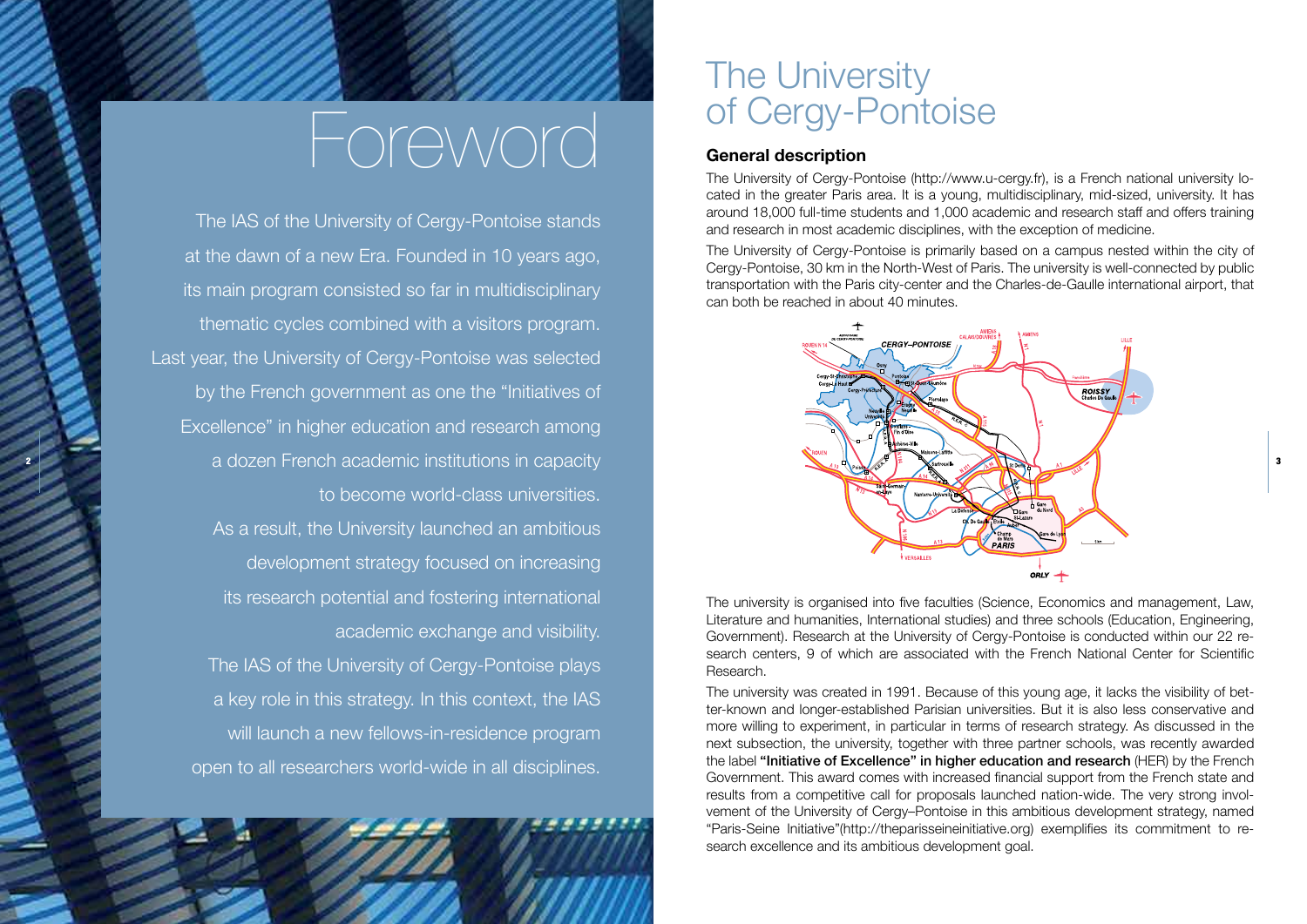The University of Cergy-Pontoise is one of the leading actors of a broader consortium, the Paris Seine Consortium, of higher education and research institutions located in the Cergy-Pontoise area. The Institute for Advanced Studies of the University of Cergy-Pontoise is dedicated to welcoming international scholars conducting research in the various HER institutions of Paris Seine consortium.

#### The Paris Seine consortium, also gathers:

- ESSEC Business School (www.essec.edu), which is in the top-3 Business school in France and one of the world's leading Business Schools.
- EISTI (www.eisti.fr) and ENSEA (www.ensea.fr), two engineering schools specialized in computer science.
- Schools of Art, Architecture and Landscape, (École Nationale Supérieur d'Art Paris Cergy, www.ensapc.fr, École Nationale Supérieure d'Architecture de Versailles, www.ensav.fr and École Nationale Supérieure du Paysage de Versailles, www.ecole-paysage.fr).

All institutions are currently collaborating with the University of Cergy-Pontoise at various levels (teaching programs, research centers). Furthermore, all institutions are currently engaged in a process of institutional convergence that should lead to a strong integration of the various schools into a single, highly visible institution.

#### **The Paris Seine "Initiative of Excellence"**

The University of Cergy-Pontoise recently launched the Paris Seine Initiative, which has been selected in 2017 by the French government as one the "Initiatives of Excellence" in higher education and research. <sup>4</sup> Selected in 2017 by the French government as one the "Initiatives of Excellence" in higher management, sociology). Our research in this area combines expertise in these different |<sup>5</sup>

This selection is part of a wave of calls for proposals launched by the French government (the "Investments for the Future" program), which aimed at identifying a dozen of French academic institutions in capacity to become world-class universities. These universities, recognized for the quality of their research and the quality of their education, have been selected by an international jury.

Selection as one of the few "Initiatives of Excellence" in French academia provides the University of Cergy-Pontoise with both increased national visibility and additional financial support. This, in turn, allows us to implement an ambitious development strategy, in which the Institute of Advanced Studies plays a key role.

The Paris Seine Initiative, promoted by the Paris Seine consortium intends to transform Cergy-Pontoise's Higher Education and Research environment and improve its visibility and attractiveness. It focuses on two main objectives:

- The promotion of an international research university, positioned as a leading international player, ranked in the top 200 with a recognition for excellence in selected fields of expertise.
- The development of international campus that will embody the renewed academic environment, articulated around an urban center and the surrounding nature, enabling a reappropriation of the banks of the river Oise and the big lakes of Cergy (http://www.campusinternational-parisseine.com/).

The research strategy developed under the Paris Seine Initiative rests on two main pillars:

- A policy aimed at fostering international academic exchange between the University of Cergy-Pontoise (and partner schools) on the one hand and academic institutions world-wide, in order to foster the international visibility and the attractiveness of our university and to ultimately help develop the research potential of our institutions
- A policy aimed at developing the scope of research expertise within our university by encouraging innovative and original research and stimulating inter-disciplinary exchange.

The Institute of Advanced Studies of the University of Cergy-Pontoise plays a key role in the promotion of this research strategy. First, because the IAS is the meeting point of the local and international academic communities and thus will be in charge of increasing incoming research mobility by developing a fellows-in-residence program that will complement the already existing mobility schemes operated by the IAS. Second, because the IAS is also in charge of fostering transdisciplinary research programs within the university.

#### **Scientific scope**

The research potential of the University of Cergy-Pontoise, and of the Paris Seine consortium at large, is concentrated in specific research areas in which the university has already gained significant national and international recognition. Instead of offering a comprehensive description of the research conducted at the university, this section presents some key areas of research that can be singled out for both their originality and their high level of excellence.

The first important area of research lies at the intersection of modelling sciences (including mathematics, theoretical physics and computer sciences) and social sciences (economics, disciplines to develop cutting-edge models of risk, uncertainty and interactions of large scale systems of agents. By combining such cross-disciplinary areas of knowledge this research cluster intends to shed light on major societal challenges, ranging from the prevention of financial crises to the management of environmental risks.

This research cluster has gained significant recognition at the national scale and was awarded the label "Center of Excellence" by the French government (as part of the "Investments for the Future" program). It rests on the international recognition of several research groups of the university in these disciplines. For instance, the mathematics department of the university is ranked in the world top 200. The combined forces of the economics department of the university and the research groups of the Business schools also have a significant impact at the European and international levels.

Another distinctive area of recognition in research lies at the intersection of Arts and Humanities and Experimental Sciences. Over the recent past, the University of Cergy-Pontoise, in partnership with prestigious art institutions (Le Louvre, Le Château de Versailles) has become a leader in the study, conservation and restoration of material cultural heritage. The PATRIMA project combines expertise from humanities and social sciences and experimental sciences (chemistry, biology, geology, experimental physics) to study and understand the physical properties of the materials that compose artefacts as well as their historical and cultural significance. It also focuses on developing conceptual tools and empirical methodologies that allow performing in depth analysis of art pieces, in order to improve restoration and to develop innovative, less invasive and more effective methods of conservation and restoration. Laslty, this research cluster is also concerned with the digitalization and dematerialization of cultural objects.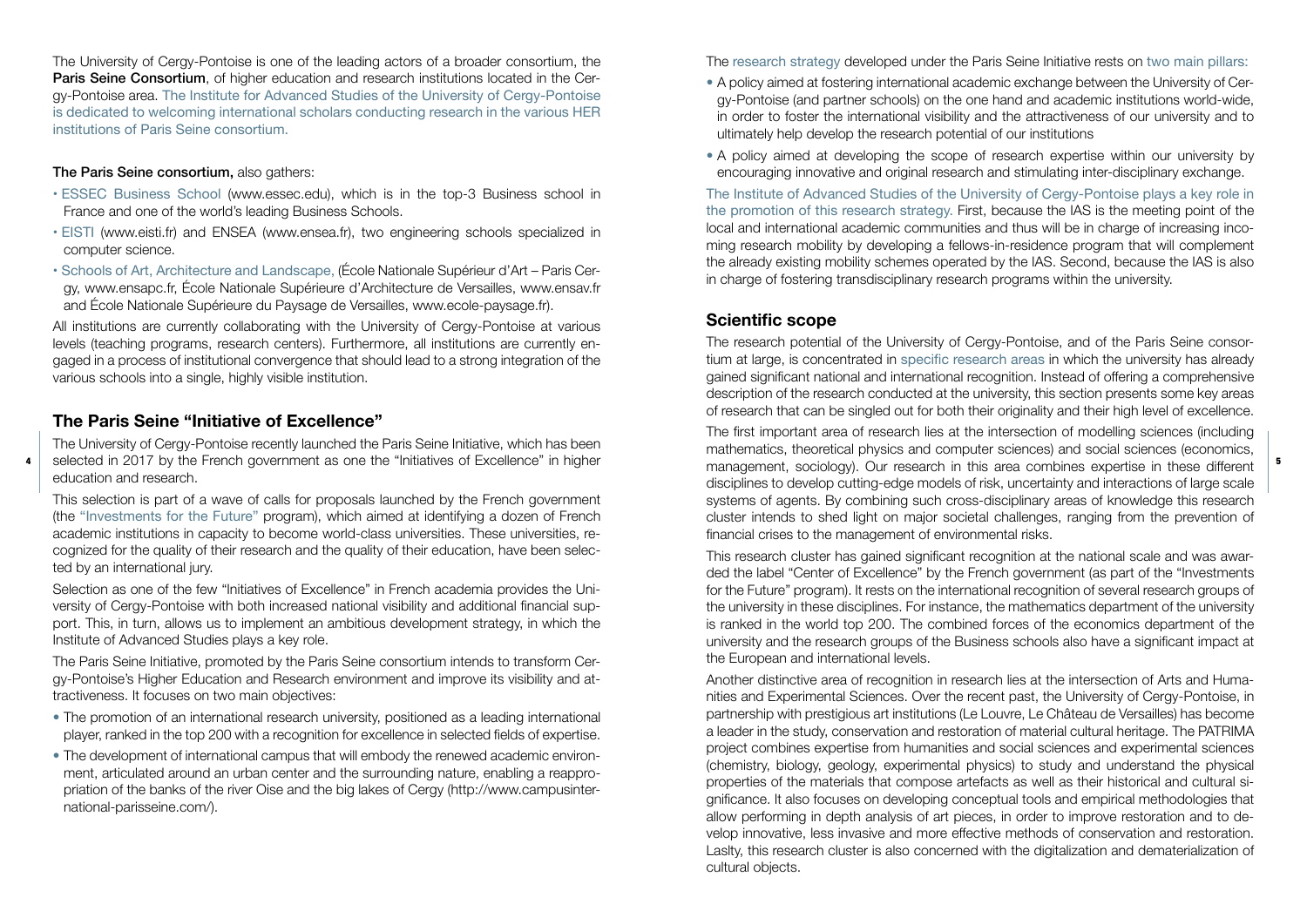This research project has also gained important recognition at the national level (where it was awarded the label "Center of Excellence), as well as at the European level (it was awarded the label of Very Large European Research Facility (E-RIHS') in 2015).

These two research initiatives are good illustrations of recent research success at the University of Cergy-Pontoise. Both demonstrate the key role of cross-disciplinary research in the development of innovative research. The strategy implemented under the Paris Seine "Initiative of Excellence" emphasizes the importance of these transdisciplinary interactions in the development of both research and education.

### The Institute for Advanced Studies at the University of Cergy-Pontoise

#### **Creation and evolution**

The Institute for Advanced Studies of the University of Cergy-Pontoise was created in 2007. Upon its creation, the Institute for Advanced Studies embodied the university's commitment to research excellence. Its main purpose was to foster academic exchange, both within the university and between the university and the broader international academic world. The IAS  $\degree$  was conceived as a transdisciplinary venue where research projects spanning multiple fields  $\Box$  anartments for visting professors (8 one-bedroom apartments, 4 two-bedroom apartcould be developed. In this respect, the IAS was from the beginning conceived as a common ground where all disciplines could meet without any disciplinary restrictions. In this respect, the IAS offered an answer to the relatively high degree of disciplinary segmentation at work within research centers of the university, in the spirit of the original project of Abraham Flexner.

At the time of his creation, the IAS had no dedicated facility and limited staff supported. It mainly worked as a virtual research center whose main activity was to organize thematic cycles, in partnership with the researchers and centers of the university. The main objective of the thematic cycles was to bring together researchers from different disciplines concerned with a common research topic. As part of the thematic cycle various scientific events were organized (workshops, conferences, advanced courses) over the course of a semester.

On average, two thematic cycles were organized every year. They covered a broad variety of cross-disciplinary topics: the analysis of advanced statistical processes with application to risk management (combining advanced in math, computer science, economics and finance); investigations of semantic issues in the francophone areas (combining linguistics, sociology, political science and poetry); the study of advances in biomaterials (at the interface between chemistry, biology and material engineering); the analysis and prevention of risk in modern societies (combining insights from computer science, data mining and semantics). To name just a few examples.

Besides the organization of thematic cycles, the IAS became in charge of the implementation of the invitation of foreign scholars visiting the university. Beforehand, the invitation

of visiting professors was decided at the departmental level. After its creation, the IAS was endowed with an overall budget to conduct the invitation policy of the university. Details on the invitation procedure are given below. The selection procedure was open to all disciplines and emphasis was put on the quality of the research project of the applicants. In deciding on the list of invitees, the IAS was (and still is) concerned with the development of possible complementarities between the research program of visiting scholars and the activities of the thematic cycles. As a result, an international chair was introduced in 2011 that hosted a long-term visitor for a duration of 6 to 9 months.

To summarize, the organization of thematic cycles together with the visiting professors program have been the bulk of the activity of the IAS until recently. During this period, the activities of the IAS were limited by the lack of dedicated facility. As a result, visitors invited by the IAS were not hosted at the Institute but stayed at the research centers relevant to their research. This limited the extent of interdisciplinary exchange, despite significant effort in this direction, through the thematic cycles. The situation changed in 2016 when the IAS moved into a new building hosting its activities'.

#### **Current** *status*

Since the fall of 2016, the IAS of the University of Cergy-Pontoise moved into a new building known as *Maison Internationale de la Recherche.* This facility provides:

- Office space for the IAS Staff
- Office for visiting professors (capacity: 20 visitors)
- An auditorium (150 seats) and 5 seminar rooms
- 15 apartments for visting professors (8 one-bedroom apartments, 4 two-bedroom apartments, 3 three-bedrooms apartments).

The pictures below provide an overview of the IAS facility. [NB: not shown on the pictures, the buiding also hosts two research centers in biology and geology.]



The IAS takes the form of an Institute of the University. It is run by a Director, appointed by the president of the university. The director is assisted by a Secretary General, two administrative assistants and a logistics assistant. The recurrent budget of the IAS is voted by the University. In 2018 and 2017 the budget amounted to 412kEuros. This budget is used to finance the main activities of the IAS (invitations and scientific events organization).

New actions are in the process of being implemented on the basis of additional funds raised under the Paris Seine Initiative of Excellence. The Initiative decided to endow the IAS with a budget of 900kEuros in order to implement a fellows in residence program in addition to the already existing visitors program. (Details on this and other programs are provided below).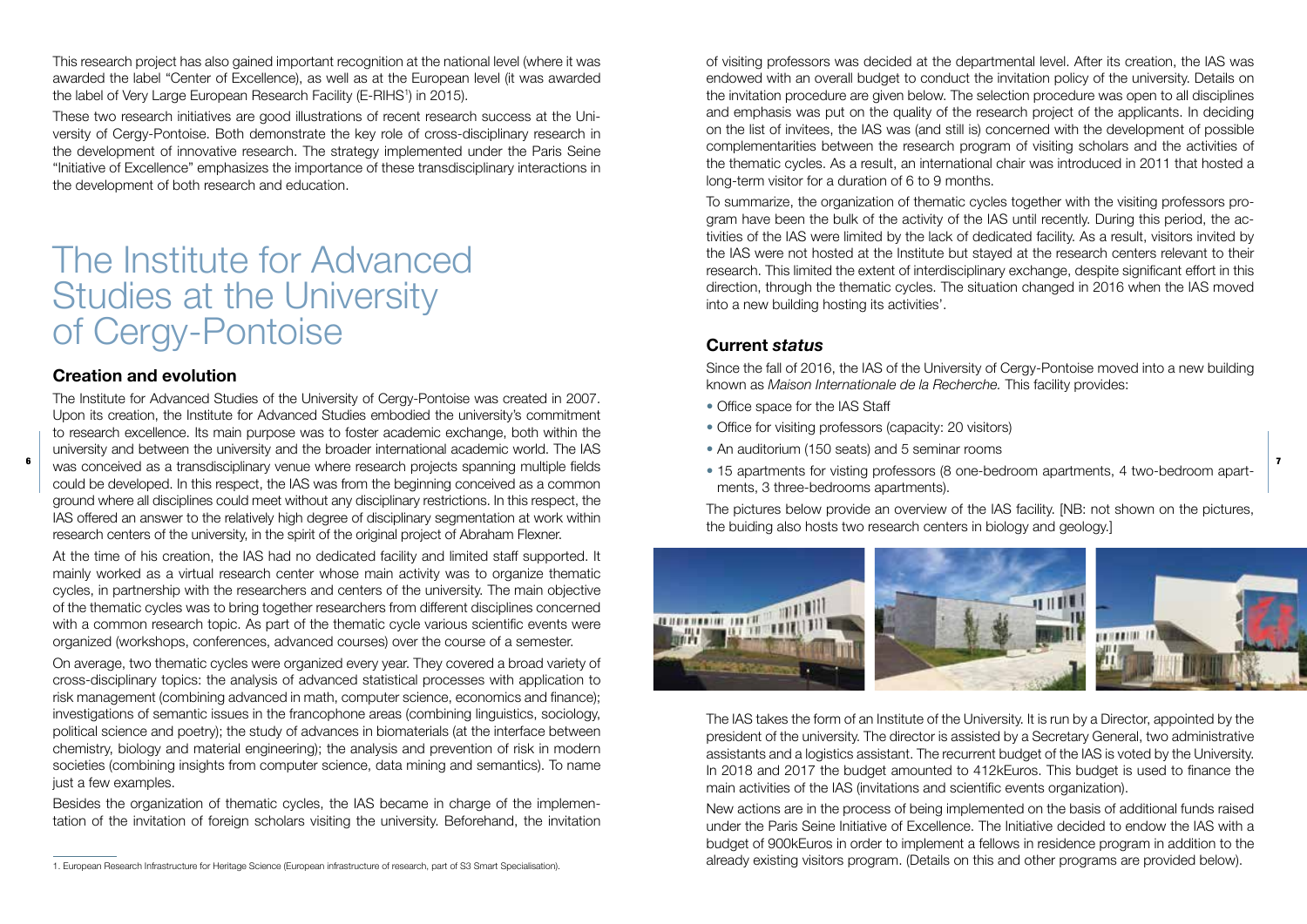A scientific council, consisting in renowned previous visitors, was appointed to advise the IAS on its action and policy. This council has to be renewed.

Decisions pertaining to the organization of scientific events and the invitation of visiting professors are managed through calls for proposals. The nature of the call for proposal varies with the instrument. In all cases, final decisions are taken after an evaluation process conducted by an ad hoc multidisciplinary committee.

The governance structure of the IAS is bound to evolve in the near future to reflect the broader role played by the IAS in the Paris Seine consortium. While remaining an Institute of the University of Cergy-Pontoise, the IAS will adopt an executive committee where representatives of the various schools of the consortium will sit. As a correlated, the IAS is bound to play a broader role in the conduct of the invitation policies of these institutions.

More details on the current structure, its main activities and programs can be found online at https://iea.u-cergy.fr

#### **Main programs**

*NB: In this section, I describe the running programs conducted at the IAS up until the end of the academic year 2016-2017. In addition to these programs, new activities are being developed under the Paris Seine Initiative for Excellence. They are presented in the next sub-section as well as in section 3.*

#### • Visitors programs

The IAS funds and coordinates a yearly visitors program, which mostly consists in relatively short stays (typically less than a month) of foreign visitors from all disciplines. Visitors in this program are strongly attached to a specific research center of the university and are not in residence at the IAS.

#### • Thematic cycles

These cycles consist in series of scientific events on a topic that gather different disciplines. Detailled programs can be found on line. These semesters typically last for a duration of one semester. However, some topic constitute recurring threads of the IAS research activities. One such topic is the topic of Complexity and its application to a variety of application from the structure of Neural Networks, to the analysis of information dissemination in financial crisis. Such a thematic cycle is currently under way. Thematic cycles usually come along with visiting professorships for periods of one to several months.

#### • Guest lectures

Guest lectures are seminar presentations given by IAS visitors. They are targeted at a broader audience than specialty seminars.

• Conferences

The IAS also organizes or sponsors smaller and more specialized scientific events (sometimes in partnership with other research structures – e.g. our centers of excellence – or other institutions).

#### **New and forthcoming programs**

With the exception of the single international visiting chair created in 2011, most visits to the IAS shared two characteristics : They were relatively short and the invitation proposals originated in the University of Cergy-Pontoise community of reseearchers.

In addition to this *visitors program,* the IAS has decided to launch a *fellows-in-residence program* focused on longer stays and based on open call for applications.

The full fellows in residence program is yet to be launched. This should occur in the coming months. A first step has been taken in this direction in the year 2017-2018, with the invitation of visitors staying for the duration of an entire term (three months). 9 term-visitors are scheduled to visit the IAS in the coming year.

The fellows-in-residence program will host leading international experts in all the fields of expertise represented at the University of Cergy-Pontoise, together with selected faculty members. While at the IAS, fellows will be offered outstanding conditions to develop their own research. Exchange between fellows will be promoted through regular seminars and regular scientific events will enable significant outreach to our entire research community.

Financing for this program has been secured thanks to the Paris Seine Initiative of Excellence for a yearly amount of 900kEuros. This should allow hosting every year a total about 15 foreign fellows for a period of 10 months. We aim at recruiting a balance of junior and senior researchers.

Last, the IAS has also recently initiated a collaboration with the US Fulbright academic exchange program to co-finance researcher and doctoral student mobility between the Paris-Seine consortium and US academic institutions. The *Fulbright-Paris Seine exchange program* co-funds the visit of up to two US researchers at the IAS of the University of Cergy-Pontoise.

#### **Function of the Institute for the University**

The main mission of the Institute for Advanced Studies within the University of Cergy-Pontoise is to be a catalyst in the transformation of the research potential of the university by promoting excellence in research, enabling the emergence of innovative transdisciplinary 8 9research projects and developing high-level international scientific exchanges.

> As such, the IAS is not confined to a specific research area or set of research fields. All disciplines are eligible to the programs conducted by the IAS, as demonstrated by the broad disciplinary scope of conferences and visitors of the IAS in the past years. The wide scientific scope of the IAS is undeniably a strong asset in the development of transdisciplinary research.

> In fact, it is worth emphasizing that the wide range of disciplines represented at the IAS of the University of Cergy-Pontoise (including modelling science<sup>2</sup> and experimental science together with social science, humanities and art), is, in the French context, a rare exception shared only with the University of Strasbourg.

> One of the recurring research areas of the IAS is also interdisciplinary in essence. Building on expertise in modelling and social sciences, the IAS supports research and visitors that addresses the inherent complexity of large-scale societal issues by focusing on the analysis of interactions, the modelling of uncertainty and its consequences in decision-making and creation, the modelling of information production, transmission and extraction, individual and collective decision-making (technical, social, economic, ethical) using conceptual and formal models. The IAS is also currently developing a joint research program in partnership with the Chaire Edgar Morin de la complexité created at ESSEC in 2014 (http://chaire-edgar-morincomplexite.essec.edu/).

<sup>2.</sup> The IAS gathered under the Réseau Français are for the most part concentrated in the social sciences and humanities.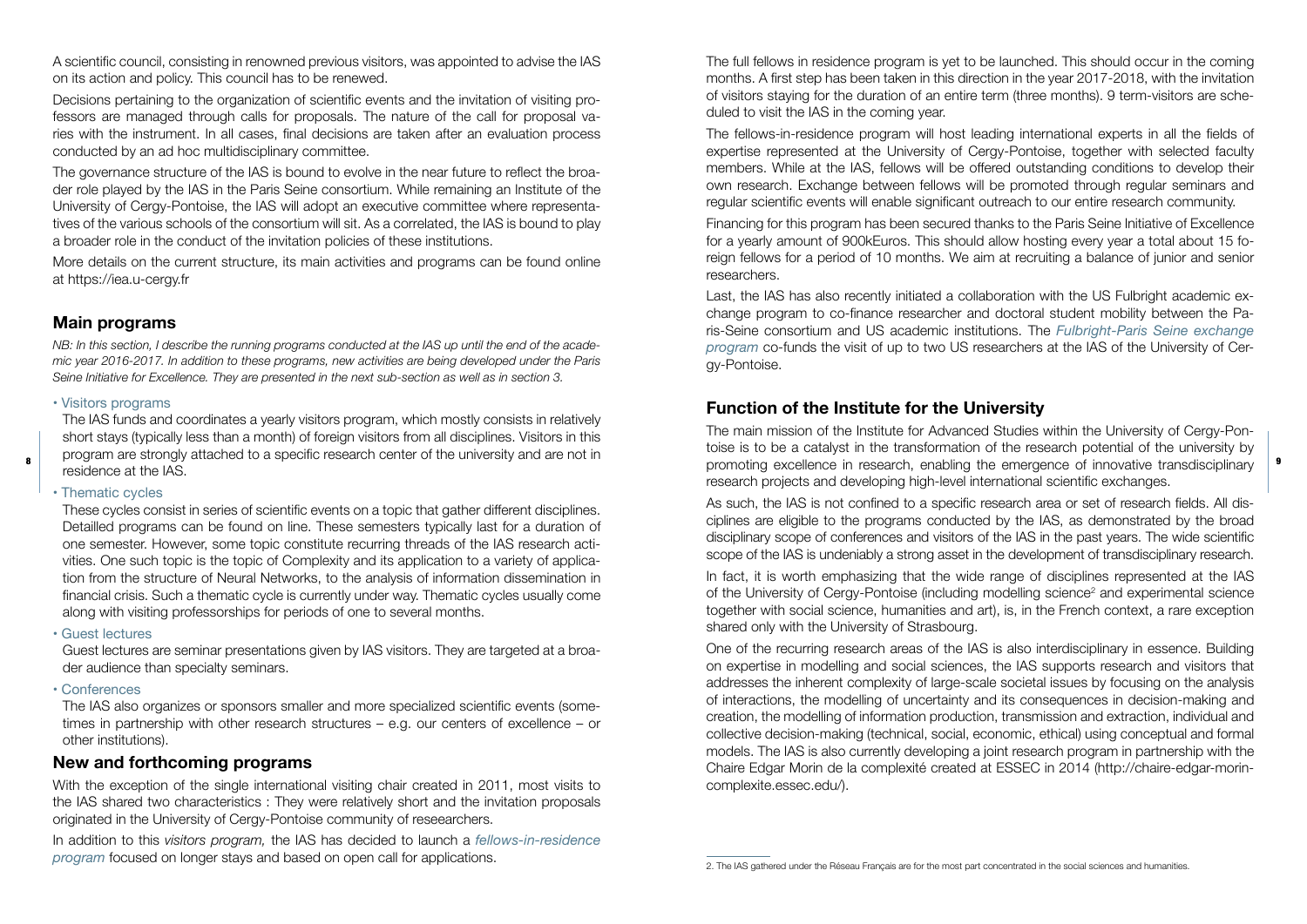## Fellowship programs

In this section, we provide details on two distinct fellowship programs :

- The visitors program that has been running over the last 5 years and will continue in the coming years.
- The forthcoming fellows-in-residence program that will be launched in 2018, under the Paris Seine Initiative of Excellence. This program is more representative of the ambition of the IAS.

#### **Size of the fellowship program**

- Visitors program: 60 fellows-months.
- Fellows-in-residence program: 150 fellows-months.

#### **Procedure concerning selection of fellows**

#### • Visitors program

The visitors program is based on a bottom-up sponsorship procedure where invitation proposals are submitted by researchers of the University of Cergy-Pontoise (and more recently other institutions of the Paris Seine consortium). There are no a priori constraints on the duration of stay. Typical stays range from one week to three months, with an average duration of 18 days.

#### • Fellows-in-residence program

distinct categories of researchers : junior fellows and senior fellows. Although no fixed quotas will be imposed, we will seek to maintain a balance between the two categories. The selection will also seek to maintain gender balance and disciplinary variety. The minimum duration of stay will be one semester but fellows will be encouraged to stay for the entire academic year (10 months).

In both cases, the selection is based on evaluation by an ad hoc interdisciplinary evaluation committee including external researchers.

#### **Physical organization of the institute**

#### • Visitors program

Visitors located in the various research centers of the university. Jointly attending the Guest lecture when present at the university. Possibly hosted in the visiting faculty housing.

• Fellows-in-residence program

Fellows are offered office space at the IAS. They may occasionally have part-time office space in the departements relevant to their research, in particular in the case of researchers in need of specific experimental equipment. . Possibly hosted in the visiting faculty housing.

#### **Internal fellows**

So far, the IAS does not host internal fellows but we expect to allow for that in the future in order to maximize interactions between fellows and the rest of the scientific community. We expect to have a maximum ratio of one internal fellow for two external fellows.

#### **Disciplinary spread**

All disciplines are eligible to the programs conducted by the IAS (including modelling science<sup>3</sup> and experimental science together with social science, humanities and art). This is, in the French context, a rare exception shared only with the University of Strasbourg (USIAS).

We are also contemplating the possibility to add to our fellowship programs an artistic residency, in partnership with the Cergy-Paris School of Art (ENSA-PC).

#### **Composition of nationalities among fellows**

The current composition of country of origin among fellows comes as follows.



#### **Organization of mandatory and/or optional activities for fellows in the institute**

Attendance is the Guest lectures is compulsory for fellows. We are planning to organize a weekly lunch gathering all the fellows of the fellows-in-residence program, where visitors to the visitors program and resident faculty may occasionally join.

In addition, fellows will be offered the possibility to organize workshops and conferences (dedicated funding and logistic support).

<sup>3.</sup> The IAS gathered under the Réseau Français are for the most part concentrated in the social sciences and humanities.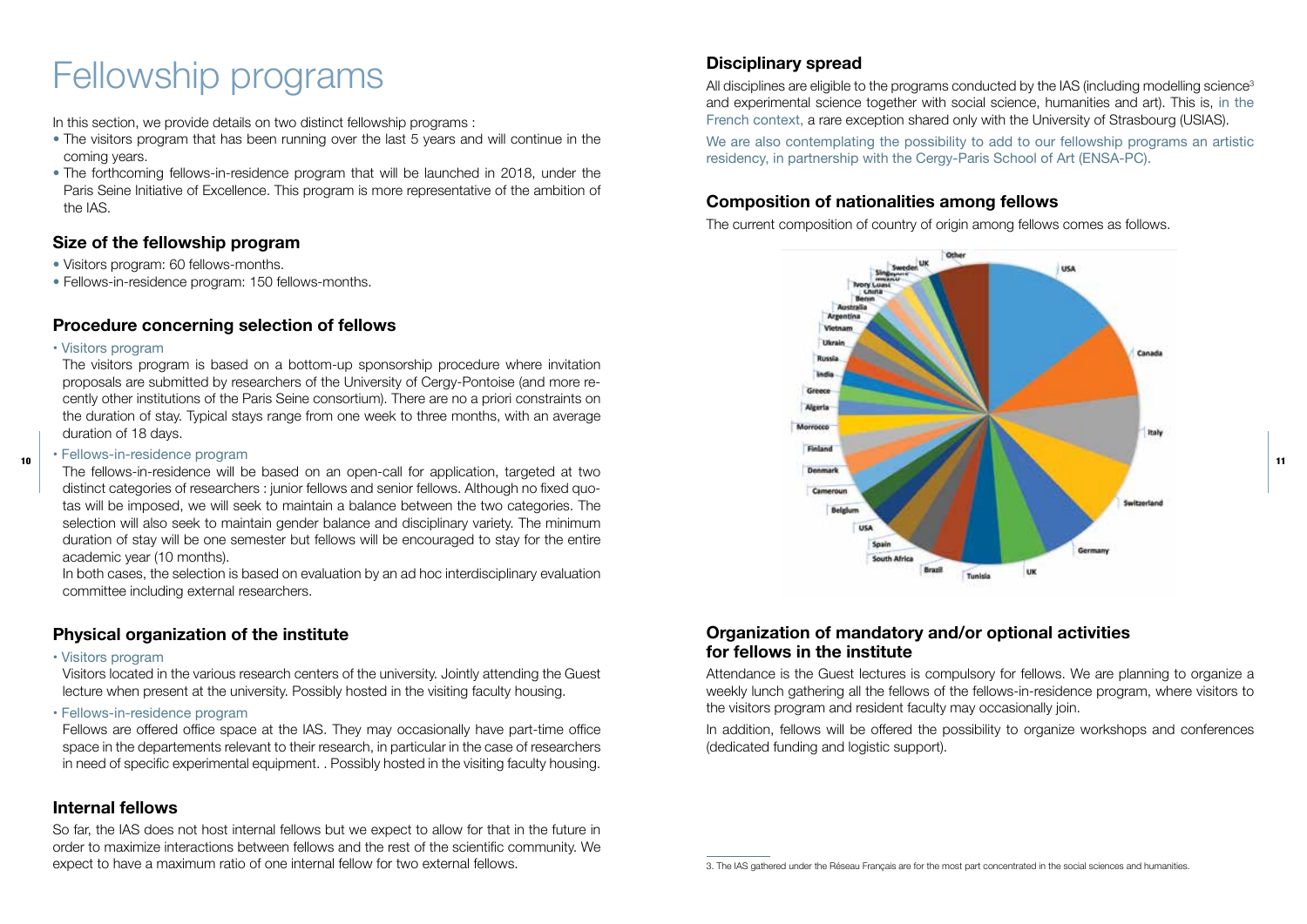# Visiting professors

#### In 2018

Prof. AJAYI Fanelwa, University of Western Cape, South Africa (Chemistry).

Prof. ANDERSON Simon, University of Virginia, USA (Economics).

Prof. ANTONIOU Fabio, University of Ioannina, Greece (Economics).

Prof. BAGLIONI Piero, University of Florence (UNIFI), Italy (Chemistry).

Prof. BAKER Priscilla, University of Western Cape, South Africa (Chemistry).

Prof. BEN ALAYA Dorra, Université de Tunis El Manar, Tunisia (Psychology).

Prof. BERGIN Edwin, University of Michigan, USA (Physics).

Prof. BERROUK Saïd, CERIST, Algeria (Education science).

Prof. BRUNO Laura, University of Rome 'Tor Vergata', Italy (Biology).

Prof. CACHO Cephise, Rutherford Appleton Laboratory, UK (Physics).  $12$   $2000\omega$ ,  $3$   $3000\omega$ ,  $900\omega$ ,  $1$   $1$   $3000\omega$ ,  $1$   $1$   $300\omega$ ,  $1$   $1$   $1$ 

> Prof. CARINCI Maria-Teresa, University of Milan (UNIMI), Italy (Law).

Prof. CAUDRELIER Vincent, University of Leeds, UK (Physics).

Prof. CEBEIRO Javier, National University of San Martin, Argentina (Computer science).

Prof. CHAUBET Philippe, Université du Québec à Montréal (UQAM), Canada (Education science).

Prof. DA SILVA FILHO Demetrio Antonio, University of Brasilia, Brazil (Chemistry).

Prof. DEPOVER Christian, Université de Mons Hainaut, Belgium (Education science).

Prof. DERDER Mohamed, C.R.A.A.G., Algeria (Geoscience).

Prof. DOMINGUEZ MALDONADO Rubén, Université Anahuac MAYAB, Mexico (Geoscience).

Prof. DUARTE Pedro, University of São Paulo, Brazil (Economics).

Prof. FALESCHINI Flora, University of Padova, Italy (Civil engineering).

Prof. FARKHUTDINOV Iskhak, Bashkir State University, Bashkir Republic (Geoscience).

Prof. FIOCCO Raffaele, Universitat Rovira i Virgili, Italy (Economics).

Prof. FIORELLI Paul, Wavir université, Illinois, USA (Law).

Prof. FONKOUA Pierre, Université de Yaoundé, Cameroun (Education science).

Prof. GAUCHER Emmanuel, Karlsruher Institut für Technologie, Germany (Geoscience).

Prof. GHEDAMSI Imene, University of Tunis, Tunisia (Mathematics).

Prof. GREEN Mark, Queen's university, Canada (Civil engineering).

Prof. HAISSEN Faouziya, Université Hassan II de Casablanca, Morroco (Geoscience).

Prof. HÖPFNER Reinhard, Universität Mainz, Germany (Mathematics).

Prof. KARSENTI Thierry, Université de Montréal, Canada (Education science).

Prof. KENAI Said, Bilda University, Algeria (Civil engineering).

Prof. KHABTHANI Jouda Jemaa, Université ElManar Tunis, Tunisia (Physics).

Prof. KHELIFI Abdessatark, Bizerte University, Tunisia (Mathematics).

Prof. KHIREDDINE Hafit, Bejaia University, Algeria (Chemistry).

Prof. KLESOV Oleg, Kiev Polytechnic Insitute, Ukraine (Mathematics).

Prof. KOMIS Vassilis, University of Patras, Greece (Education science).

Prof. KRISTENSEN Lars, University of Copenhagen, Denmark (Physics).

Prof. KRUSE Douglas, Rutgers University, USA (Economics).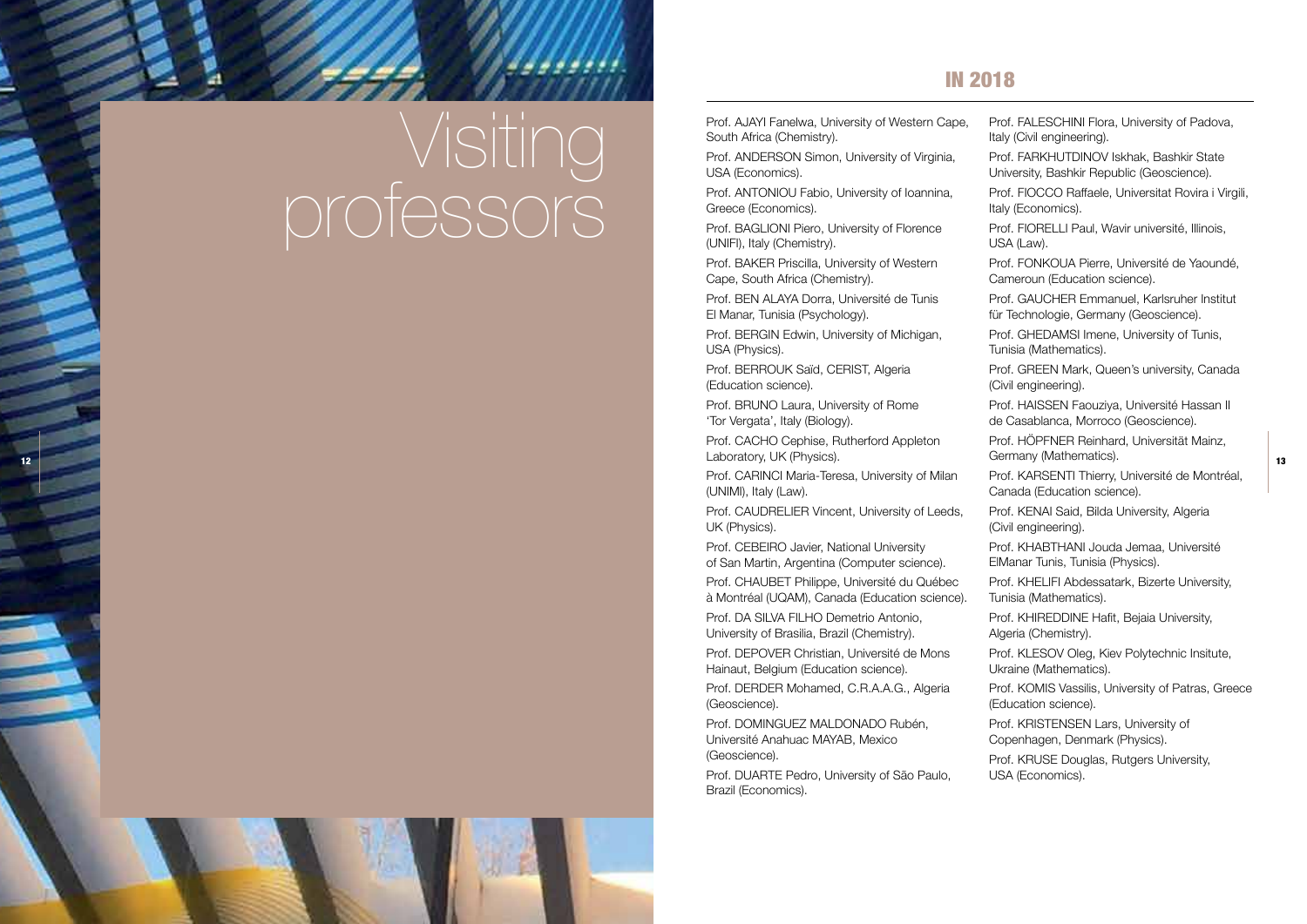#### In 2017

Prof. KUBYSHKIN Vladimir, Technical University of Berlin, Germany (Chemistry).

Prof. LALE Etienne, Université du Québec à Montréal (UQAM), Canada (Economics).

Prof. LAROCHE Gaetan, Université Laval, Canada (Biology).

Prof. LASHKARI Danial, Yale University, USA (Economics).

Prof. LEPRI Stefano, Consiglio Nazionale delle Ricerche- Istituto dei sistemi complessi, Italy (Physics).

Prof. LIN Weiqiang, National University of Singapore, Singapore (Geography).

Prof. MADDEN John, University of British Columbia, Canada (Chemistry).

Prof. MARINELLI Francesca, University of Milan (UNIMI), Italy (Law).

Prof. MASSERA Jonathan, University of Tampere, Finland (Biology).

Prof. MILA Frédéric, École Polytechnique Fédérale de Lausanne, Switzerland (Physics).

> Prof. MULLER James W., University of Alaska Anchorage, USA (Political science).

> Prof. MUN Bongjin Simon, Gwangju Institute of Science and Technology, Korea (Physics).

Prof. NGUYEN Van Khiem, Nguyen Tat Thanh University, Vietnam (Chemistry).

Prof. PAPPAS Vassilis, University of Patras, Greece (Computer science).

Prof. POLITI Antonio, Aberdeen University, UK (Physics).

Prof. RADOVIC Milan, Swiss Light Source, Paul Scherrer Institut, Switzerland (Physics).

Prof. RAMBOARISATA Lovasoa, Université du Québec à Montréal (UQAM), Canada (Management).

Prof. RAQUEZ Jean-Marie, University of Mons, Belgium (Chemistry).

Prof. RUIZ DELGADO Maria Carmen, University of Málaga, Spain (Chemistry).

Prof. SALMAN Seyhan, Gwinnett Technical College, USA (Chemistry).

Prof. SCAILLET Olivier, Université de Genève, Switzerland (Economics).

Prof. SCHMIDT Richard, College of the Holy Cross, USA (Psychology).

Prof. SCHUR Lisa, Rutgers University, USA (Political science).

Prof. SEKERIS Petros, Montpellier Business School, France (Economics).

Prof. SKAKALOVA Viera, University of Vienna, Austria (Physics).

Prof. STROBL Eric, University of Bern, Switzerland (Economics).

Prof. TCHANTCHO Bertrand, Université de Yaoundé, Cameroun (Economics).

Prof. VASIC Bane, University of Arizona, USA (Computer science).

Prof. VELASQUEZ PUERTA Diego Alejandro, CES University, Colombia (Biology).

Prof. WINTER Gretchen, University of Illinois Urbana-Champaign, USA (Law).

Prof. XU Cenke, University of California, USA (Physics).

Prof. ZAGHLOUL Najib, Université Abdelmalek Essaadi, Morroco (Geoscience).

Prof. ZHANG Qianfan, Beijing University, China (Law).

Prof. ANBARCI Nejat, Deakin University, Australia (Economics).

Prof. ARIU Andrea, University of Geneva, Italy (Economics).

Prof. AYAJI Rachel Fanelwa, University of Western Cape, South Africa (Chemistry).

Prof. BAKER Priscilla, University of Western Cape, South Africa (Chemistry).

Prof. BEN ALAYA Dorra, Université de Tunis El-Manar, Tunisia (Psychology).

Prof. BEPPU Marisa, Federal University of Campinas Sao Paulo, Brazil (Biology).

Prof. BERROUK Said, University of Patras, Algeria (Education science).

Prof. BIRINDELLI Isabella, University of Rome «La Sapienza», Italy (Mathematics).

Prof. BOADWAY Robin, Queen's university, Canada (Economics).

Prof. CACHO Cephise, Rutherford Appleton Laboratory, UK (Physics).

Prof. CHARARA Marwan, Skolkovo Institute of Science and Technology, Russia (Geoscience).

Prof. CREE Duncan, University of Saskatchewan, Canada (Civil engineering).

Prof. CRISAN Sorin Ion, University of Arts Targu-Mures, Romania (Literature).

Prof. DA SILVA FILHO Demétrio Antônio, University of Brasilia, Brazil (Chemistry).

Prof. DEPOVER Christian, Université de Mons Hainaut, Belgium (Education science).

Prof. DOIKOU Anastasia, Heriot Watt University, Edinburgh, Greece (Physics).

Prof. DORSCH Michael, Central European University, Budapest, Hungary (Economics).

Prof. FALESCHINI Flora, University of Padova, Italy (Civil engineering).

Prof. FARCAS Aurica, Petru Poni Institute, Roumania (Chemistry).

Prof. FIORELLI Paul, Xavier University, USA (Law).

Prof. FONKOUA Pierre, Université de Yaoundé, Cameroun (Education science).

Prof. FORTUNA Cinira Magali, University of Sao Paulo, Brazil (Social studies).

Prof. GHOSAL Sayantan, University of Glasgow, India (Economics).

Prof. GILON Chaim, The Hebrew University of Jerusalem, Israel (Chemistry).

Prof. GREEN Mark, Queen's university, Canada (Civil engineering).

Prof. GUERRERO BARRERA Alma Lilian, Universidad Autónoma de Aguascalientes, Mexico (Biology).

Prof. HAGENDORF Christian, Université Catholique de Louvain, Germany (Physics).

Prof. HASLER Jennifer, Georgia Tech, USA (Computer science).

Prof. HOUÉNOUDÉ Didier, Université d'Abomey Calavi, Cotonou, Benin (History).

Prof. IRTIS Verda, Galatasaray University, Istanbul, Turkey (Sociology).  $14$   $100.$   $m_{\rm H}$   $100.$   $m_{\rm H}$   $m_{\rm H}$   $m_{\rm H}$   $m_{\rm H}$   $m_{\rm H}$   $m_{\rm H}$   $m_{\rm H}$   $m_{\rm H}$   $m_{\rm H}$   $m_{\rm H}$   $m_{\rm H}$   $m_{\rm H}$   $m_{\rm H}$   $m_{\rm H}$   $m_{\rm H}$   $m_{\rm H}$   $m_{\rm H}$   $m_{\rm H}$   $m_{\rm H}$   $m_{\rm H}$   $m_{\rm H}$   $m_{\$ 

> Prof. JAKSIC Vojkan, McGill University, Montréal, Canada (Mathematics).

Prof. KARSENTI Thierry, Université de Montréal, Canada (Education science).

Prof. KAUFMAN Miron, Cleveland State University, USA (Physics).

Prof. KHABTHANI Jouda Jemaa, Université ElManar Tunis, Tunisia (Physics).

Prof. KLESOV Oleg, Kiev Polytechnic Insitute, Ukraine (Mathematics).

Prof. KOMIS Vassilis, University of Patras, Greece (Education science).

Prof. KRABBENHOFT Kristian, Centre of Excellence for Geotechnical Sciences and Engineering, Australia (Geoscience).

Prof. LARUELLE Annick, University of the Basque Country, Spain (Economics).

Prof. LESSARD Benoît, Université d'Ottawa, Canada (Chemistry).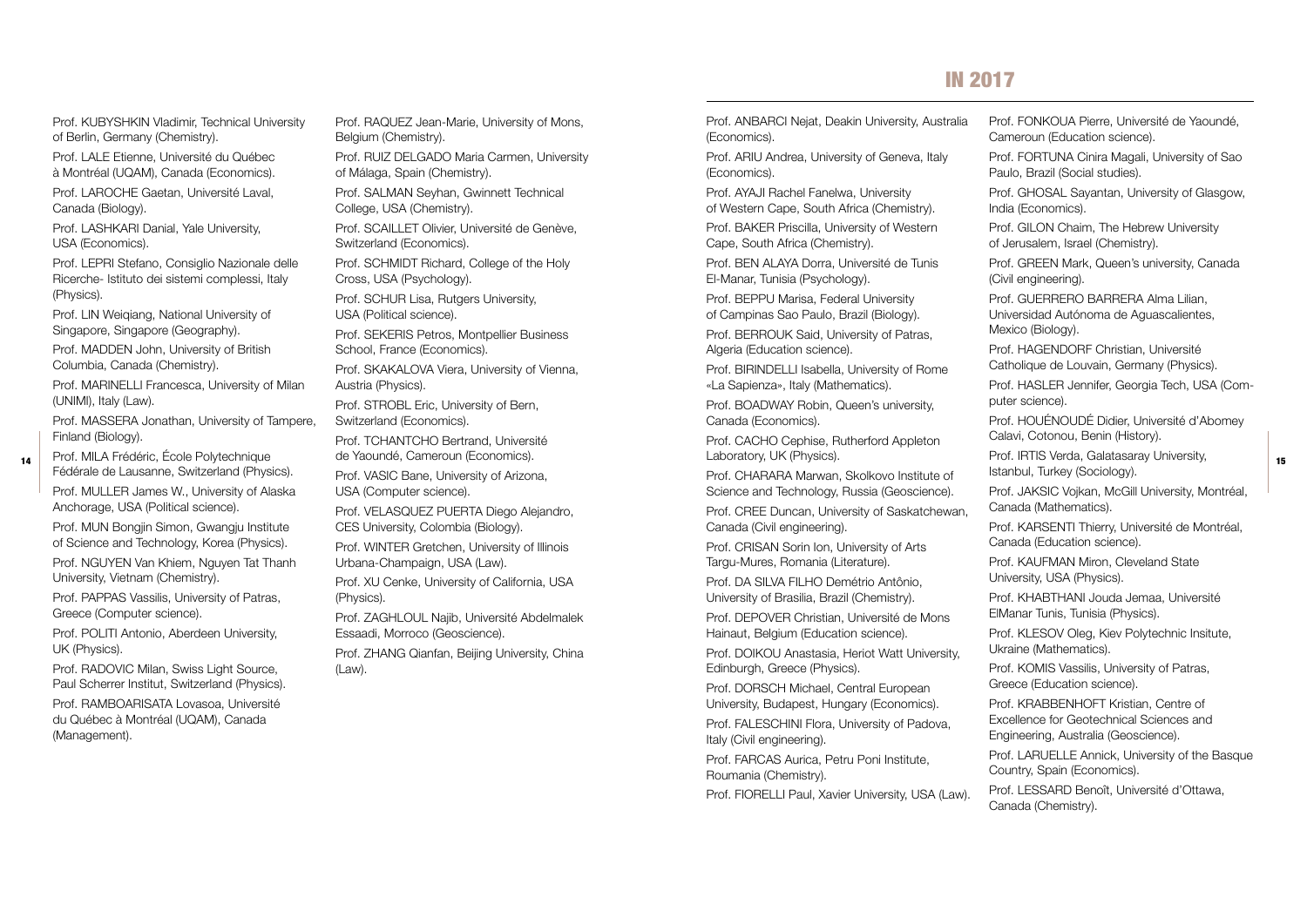#### In 2016

Prof. MARCINCZAK Szymon, University of Lodz, Poland (Geography).

Prof. MARTINEZ OLMOS Pablo, University Carlos III, Madrid, Spain (Computer science).

Prof. MASSERA Jonathan, Tampere university of technology, Finland (Biology).

Prof. MINAR Jan, Ludwig-Maximilians-Universität (LMU), Munich, Germany (Physics).

Prof. NABAWY Bassem, National Research Center, Egypt (Geoscience).

Prof. NAOUAR Mohamed Wissem, ENIT Tunis, Tunisia (Electrical engineering).

Prof. PAMULA Elzbieta, AGH University of Science and Technology in Kraków, Poland (Biology).

Prof. PEÑA Ruben, Universidad de Concepcion, Chile (Electrical engineering).

Prof. REZANEJADE BARDAJEE Ghasem, Payame Noor University, Iran (Chemistry).

Prof. ROVERO Paolo, University of Florence (UNIFI), Italy (Chemistry).

Prof. RUIZ DELGADO Maria Carmen, University of Malaga, Spain (Chemistry).

Prof. RUNKEL Simon, University of Heidelberg, Germany (Geography).

Prof. SAGLAM Cagri, Bilkent University, Ankara, Turkey (Economics).

Prof. SALMAN Seyhan, Bilgi University, Turkey (Chemistry).

Prof. SANTOS Maribel Yasmina, Universidade do Minho, Portugal (Computer science).

Prof. SCAILLET Olivier, HEC Genève, Switzerland (Economics).

Prof. SCHWARDMANN Peter, Ludwig-Maximilians-Universität (LMU), Munich, Germany (Economics).

Prof. SCIARRETTA Francesca, IUAV University of Venice, Italy (Civil engineering).

Prof. SHMAVONYAN Gagik, National Polytechnic University of Armenia, Yerevan, Armenia (Physics).

Prof. SIDDIQUE Rafat, Thapar University - Pundjab, India (Civil engineering).

Prof. SLIZKOVA Zuzana, Czech Academy of Sciences, Czech Republic (Geoscience). Prof. STARYKH Oleg, University of Utah,

Salt Lake City, Russia (Physics).

Prof. SWINDLEHURST A.Lee, University of California at Irvine (UCI), USA (Computer science).

Prof. TAGLIACOZZO Luca, University of Strathclyde, UK (Physics).

Prof. TAQUET Vianney, Leiden University, The Netherlands (Astronomy).

Prof. TCHANTCHO Bertrand, École normale supérieure de Yaoundé, Cameroun (Economics).

Prof. VELASQUEZ PUERTA Diego Alejandro, CES University, Colombia (Biology).

Prof. WASINSKI Christophe, Université libre de Bruxelles, Belgium (International relations).

Prof. WIDICUS WEAVER Susanna, Emory University, USA (Astronomy).

Prof. WILGUS Anne Gay, City University of New York, USA (Sociology).

Prof. WINTER Gretchen, University of Illinois, USA (Law).

Prof. ZAIDI Habib, Université de Genève, Switzerland (Computer science).

Prof. ZWICKER William, Union College, Schenectady, NY, USA (Mathematics).

Prof. ANDERSON Simon, University of Virginia, USA (Economics).

Prof. AYAJI Rachel Fanelwa, University of Western Cape, South Africa (Chemistry).

Prof. BAKER Priscilla, University of Western Cape, South Africa (Chemistry).

Prof. BALLET Steven, Vrije Universiteit Brussel, Belgium (Chemistry).

Prof. BEN ALAYA Dorra, Université de Tunis El-Manar, Tunisia (Psychology).

Prof. BEN YAHMED Sarra, University of Mannheim, Germany (Economics).

Prof. BERNAL DEL NOZAL Jorge, Universitat Autònoma de Barcelona, Spain (Computer science).

Prof. BERROUK Said, University of Patras, Greece (Education science).

Prof. BIRINDELLI Isabella, University of Rome « La Sapienza », Italy (Mathematics).

Prof. BLANK Amanda, Insitute for Energy and the Environment, USA (Law).

Prof. BONCALO Oana, Politehnica University of Timișoara, Roumania (Computer science).

Prof. CACHO Cephise, Ludwig-Maximilians-Universität (LMU), Munich, Germany (Physics).

Prof. CAROTENUTO Alfonso, University of Naples Federico II, Italy (Chemistry).

Prof. CAUDRELIER Vincent, City University London, UK (Physics).

Prof. CHEHAB May, University of Cyprus, Greece (Literature).

Prof. COLETTO Diego, University of Milan-Biccoca (UNIMI), Italy (Sociology).

Prof. DA SILVA FILHO Demétrio Antônio, University of Brasilia, Brazil (Physics).

Prof. DEPOVER Christian, Université de Mons Hainaut, Belgium (Education science).

Prof. DERDER Mohamed El Messaoud, C.R.A.A.G., Algeria (Geoscience).

Prof. DESMARAIS Danielle, Université du Québec à Montréal (UQAM), Canada (Social studies).

Prof. DRDÁCKY Miloš, Czech Academy of Sciences, Czech Republic (Geoscience).

Prof. DUARTE Pedro Garcia, University of Sao Paulo, Brazil (Economics).

Prof. FARAGE Michèle Cristina, Federal University of Juiz de Fora, Brazil (Civil engineering).

Prof. FARCAS Aurica, Petru Poni Institute, Roumania (Chemistry).

Prof. FINNEY Kaan, Australian Securities and Investments Commission, Australia (Law).

Prof. FIORELLI Paul, Xavier University, USA (Law).

Prof. FOKIANOS Konstantinos, University of Cyprus, Greece (Mathematics).

Prof. FONKOUA Pierre, Université de Yaoundé, Cameroun (Education science).

16 Prof. FONSECA Raquel, Université du Québec 17 à Montréal (UQAM), Canada (Economics).

> Prof. HARTMANN Alexander, Oldenburg University, Germany (Physics).

Prof. JAKSIC Vojkan, McGill University, Montréal, Canada (Mathematics).

Prof. JÄNTTI Markus, Stockholm University, Sweden (Economics).

Prof. KARSENTI Thierry, Université de Montréal, Canada (Education science).

Prof. KAUFMAN Miron, Cleveland State University, USA (Physics).

Prof. KOMIS Vassilis, University of Patras, Greece (Education science).

Prof. LAGA Hamid, University of South Australia, Australia (Computer science).

Prof. LARUELLE Annick, University of the Basque Country, Spain (Economics).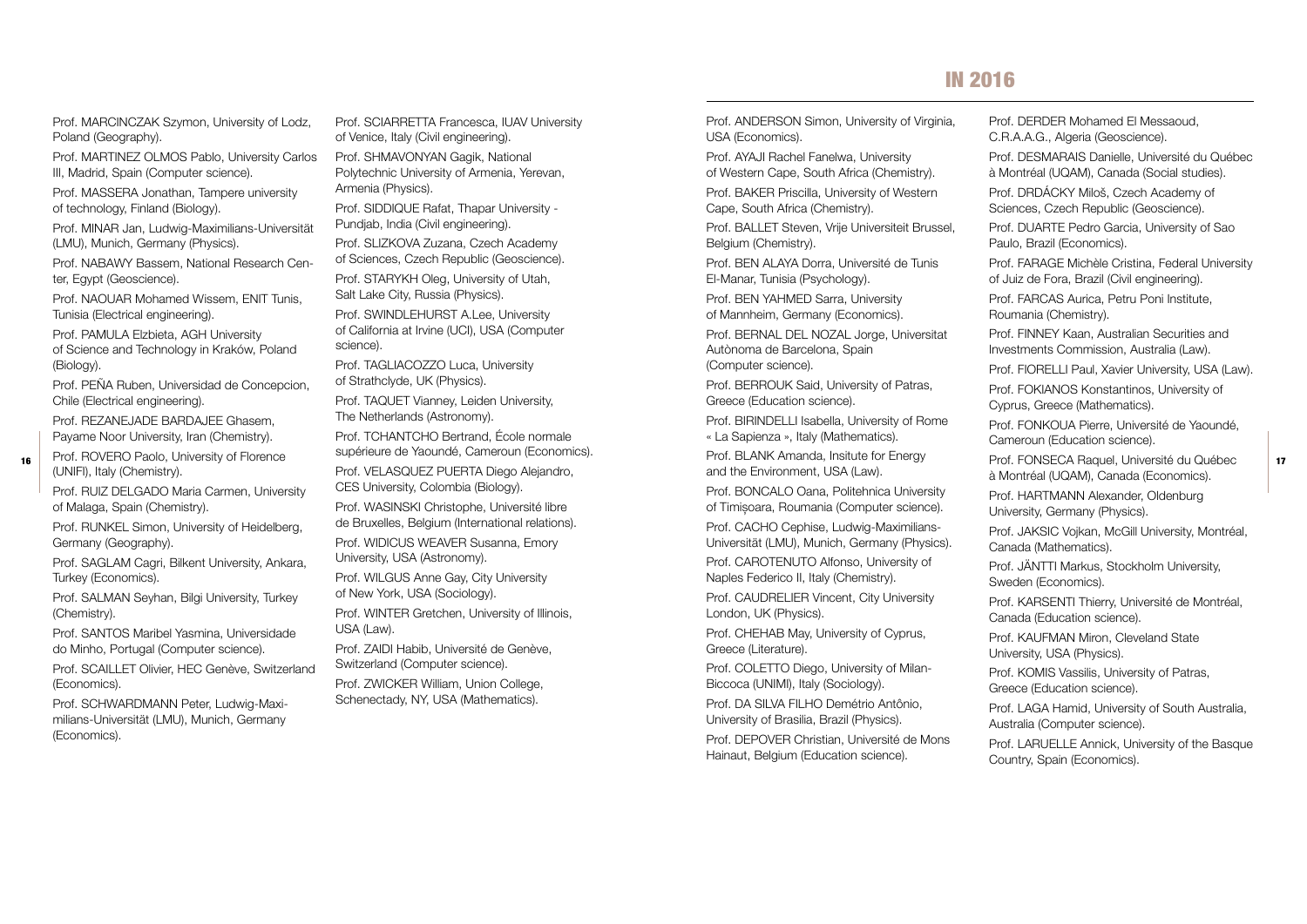Prof. LI Guang-Jin, University of Sheffield, UK (Electric engineering).

Prof. LOLLI Francesco, University of Florence (UNIFI), Italy (Neurology).

Prof. MELLER Carola, Karlsruher Institut für Technologie, Germany (Geoscience).

Prof. MERRI Maryvonne, Université du Québec à Montréal (UQAM), Canada (Psychology).

Prof. MINAR Jan, Ludwig-Maximilians-Universität (LMU), Munich, Germany (Physics).

Prof. MORI Hiroki, University of Osaka, Japan (Computer science).

Prof. MOSEGAARD Klaus, University of Copenhagen, Denmark (Geoscience).

Prof. O'SULLIVAN Luke, University of Singapore, Singapore (Political science).

Prof. PETERSON James, DePaul University, USA (Law).

Prof. PETRONE Giovanni, Univeristé de Salerno, Italy (Electric engineering). 18 19

Prof. PRUSCHKE Thomas, Georg-August Universität Göttingen, Germany (Physics).

Prof. PRZYBYLOWSKI Adam, Gdynia Maritime University, Poland (Geography).

Prof. RAJENDRA DONGRE Alpana, Visvesvaraya National Institute of Technology, Nagpur, India (Architecture).

Prof. REZANEJADE BARDAJEE Ghasem, Payame Noor University, Iran (Chemistry).

Prof. RIMOLA Albert, Universitat Autònoma de Barcelona, Spain (Chemistry).

Prof. ROCHON Céline, International Monetary Fund, USA (Economics).

Prof. RUIZ DELGADO Maria Carmen, University of Malaga, Spain (Chemistry).

Prof. SALMAN Seyhan, Bilgi University, Turkey (Chemistry).

Prof. SAROUT Joël, CSIRO, Australia (Geoscience).

Prof. SCAILLET Olivier, HEC Genève, Switzerland (Economics).

Prof. SEDYKH Arkadiy, Belgorod National University, Russia (Literature).

Prof. SHAPLOV Alexander, Russian Academy of Sciences, Russia (Chemistry).

Prof. SURGAILIS Donatas, University of Vilnius, Lithuania (Mathematics).

Prof. TCHANTCHO Bertrand, École normale supérieure de Yaoundé, Cameroun (Economics).

Prof. THOMAS Martin, University of Exeter, UK (History).

Prof. TORNARI Vivi, IESL/FORTH Heraklion, Greece (Art Science Conservation).

Prof. VAN TASSEL Paul, Yale University, USA (Chemistry).

Prof. VEHKALAHTI Roope, University of Turku, Finland (Computer science).

Prof. WINTER Gretchen, University of Illinois, USA (Law).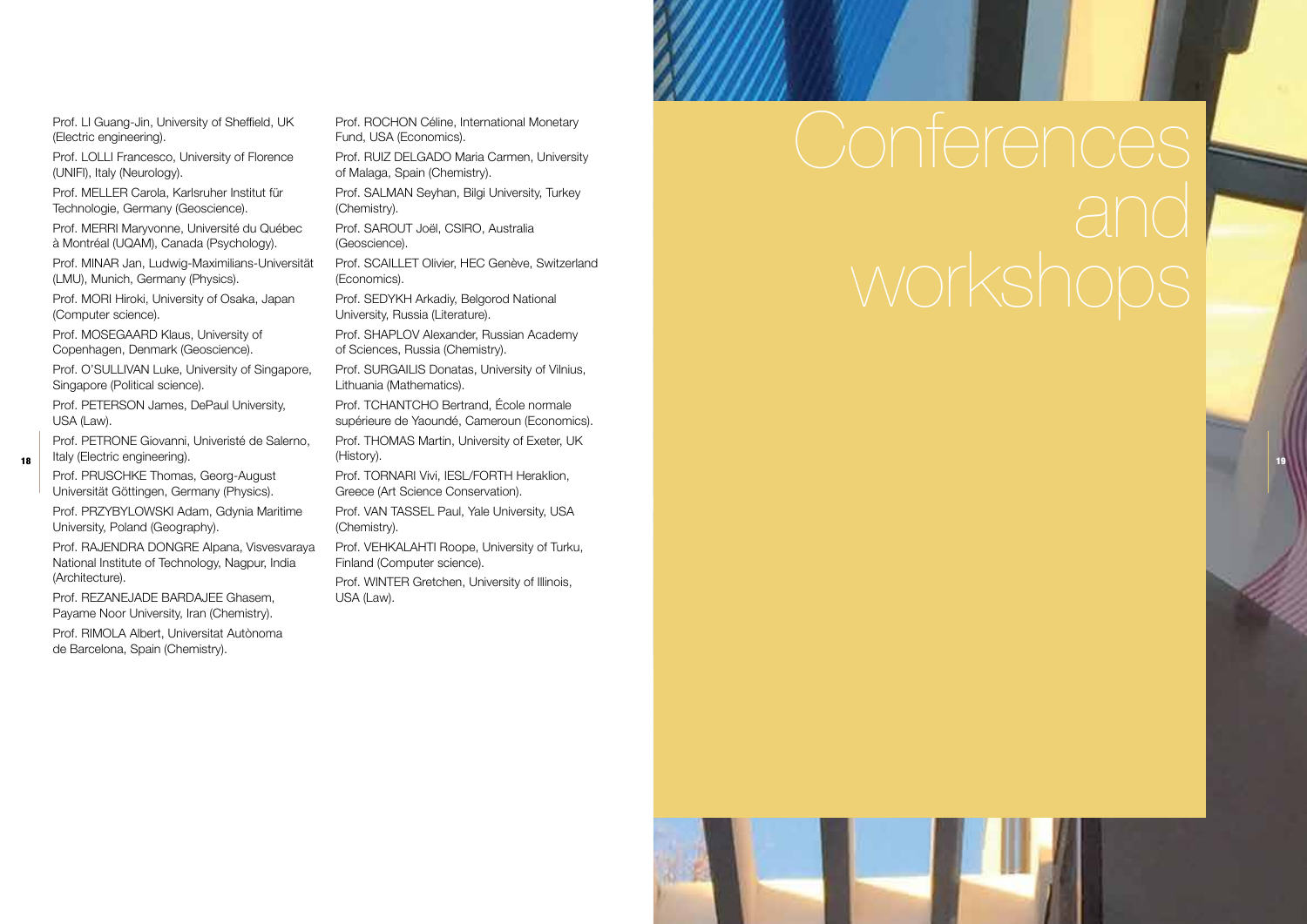- Workshop « Thermal evolution of sedimentary basins: Principles, tools and applications to convergent and extensional settings » coordinated by Dominique Frizon de Lamotte (GEC Research Center) - January, 18th, 2018.
- International conference « Inhomogeneous Random Systems 2018 » coordinated by François Dunlop (LPTM Research Center), Ellen Saada (MAP5, université Paris-Descartes) - January, 23rd & 24th, 2018.
- Workshop « Inaugural seminar of the thematic cycle on Complexity » coordinated by Roberto Livi, Universita' di Firenze (Italie) - January, 30th, 2018.
- Workshop « Lutte contre le terrorisme et protection des données personnelles en France, en Allemagne et au Royaume-Uni » as part of the cycle R2S (Risks, Society and Security), coordinated by Olivier Cahn (CESDIP Research Center) - February, 12th, 2018.
- 
- Workshop « Synchronization and Transport in Complex Systems » as part of the thematic cycle "complexity" coordinated by Alessandro Torcini (LPTM Research Center) - March, 26th, 2018.
- Workshop « Relations au monde défis éthiques » organised by the LDD Research Center and coordinated by Dominik Bertrand-Pfaff (University of Saarland, Germany) - March, 27th & 28th, 2018.
- Workshop « Le droit à l'heure de sa « simplification » coordinated by Julien Longhi (AGORA Research Center) - March, 30<sup>th</sup>, 2018.
- Science week « Politique et recherche avec » coordinated by Gilles Monceau and Valérie Becquet (EMA Research Center) - April, 23rd to 28th, 2018.
- International conference « un spectacle recherche » coordinated by Béatrice Mabilon-Bonfils (BONHEURS Research Center) - May, 22<sup>nd</sup>, 2018.
- Conference « Transversal problems in Complexity » as part of the thematic cycle "complexity" coordinated by Laura Hernandez (LPTM Research Center) - May, 23rd & 24th, 2018.
- Workshop « Externe Dynamics on Networks » as part of the thematic cycle "complexity" coordinated by Laura Hernandez (LPTM Research Center) - May, 25<sup>th</sup>, 2018.
- International conference « Deliberation, Belief Aggregation, and Epistemic Democracy » coordinated by Marcus Pivato (THEMA Research Center) - May, 30<sup>th</sup> & June, 1st, 2018.
- International conference « Conférence sur la non stationnarité » coordinated by Paul Doukhan (AGM Research Center) - June,  $4<sup>th</sup>$  to  $6<sup>th</sup>$ , 2018.
- International conference « InSpire New Insights on Complex Neural Dynamics » as part of the thematic cycle "complexity" coordinated by Alessandro Torcini and Laura Hernandez (LPTM Research Center) and Marius Ochea (THEMA Research Center) - June, 6<sup>th</sup> to 8<sup>th</sup>, 2018.
- International conference « La gouvernance logistique des territoires » coordinated by Antoine Beyer and Laurent Gatineau (MRTE Research Center) - September, 11<sup>th</sup> to 13<sup>th</sup>, 2018.
- Workshop « Lacona XII » coordinated by Nicolas Wilkie-Chancellier (SATIE Research Center) - September, 10<sup>th</sup>, 2018.
- International conference « 12<sup>th</sup> History of Recent Economics Conference (HISRECO) » coordinated by Yann Institute for Advanced Studies, University of Cergy-Pontoise - Maison Internationale de la Recherche.
- International conference « European Conference on Biodeteriotion of Stone Monuments (ECBSM) » coordinated by Patrick Di Martino (ERRMECe Research Center) - November, 8<sup>th</sup> & 9<sup>th</sup>, 2018.
- International conference « COMMUNITAS, Les mots du commun et de la Communauté » coordinated by Rémi Astruc (AGORA Research Center) - November, 15<sup>th</sup> to 17<sup>th</sup>, 2018.
- Workshop « Inhomogeneous Random Systems 2017 » coordinated by Thierry Gobron and François Dunlop (LPTM Research Center), Ellen Saada (MAP5, université Paris-Descartes), January, 24<sup>th</sup> & 25<sup>th</sup>, 2017.
- Workshop « Données massives et mobilité : innovations et politiques publiques » coordinated by Nathalie Picard (THEMA Research Center) - February, 3rd, 2017.
- Workshop « Complex organic molecules in space » coordinated by François Dulieu (LERMA Research Center) - February, 8th, 9<sup>th</sup> and 10<sup>th</sup>, 2017.
- Conference « Négocier en contexte de violence radicale » as part of the cycle R2S coordinated by Olivier Romain (ETIS Research Center) - February, 23rd, 2017.
- Workshop of the GIS Fluor du CNRS « Fluor et biomolécules » coordinated by Thierry Brigaud (LCB Research Center) - March, 14<sup>th</sup>, 2017.
- Conference « Confiance numérique » as part of the cycle R2S coordinated by Olivier Romain (ETIS Research Center) - March, 23rd, 2017. 20 in Complex Systems » as part of the thematic Antoine Beyer and Laurent Gatineau (MRTE of the cycle R2S coordinated by Olivier Romain by Emmanuel Hebey (AGM Research Center) 21
	- Workshop « Incertitude et planification des projets d'aménagement et d'infrastructure » coordinated by Geneviève Zembri (MRTE Research Center) - March, 27th, 2017.
	- Symposium Chemistry & Biology of Peptides « Diagnostics@MIR » coordi nated by Anna Maria Papini (LCB Research Center) - April, 6th, 2017.
	- Workshop « Henry Bauchau à l'épreuve du genre » coordinated by Marianne Froye (LDI Research Center) - April, 20<sup>th</sup> & 21<sup>st</sup>, 2017.
	- Conference « Territoire intelligent » as part of the cycle R2S coordinated by Olivier Romain (ETIS Research Center) - April, 27<sup>th</sup>, 2017.
	- Conference « Éducation, formation et psychanalyse » coordinated by Arnaud Dubois (EMA Research Center) et Philippe Chaussecourte (EDA, université Paris-Descartes) - May, 19<sup>th</sup> et 20<sup>th</sup>, 2017.
- Conference « Risques financiers » as part of the cycle R2S coordinated by Olivier Romain (ETIS Research Center) - June, 1st, 2017.
- <sup>2nd</sup> Biennale de la littérature de jeunesse : « Frontières et circulations : une littérature de jeunesse européenne au XXIe siècle ? » coordinated by Anissa Belhadjin and Lydie Laroque (EMA Research Center) and Christine Mongenot (AGORA Research Center) - June, 7th et 8th, 2017.
- Workshop « La notion de démocratie en droit international » coordinated by Marie-Clotilde Runavot (LEJEP Research Center) - June, 8th, 2017.
- Workshop « Bâtiments et ouvrages en Béton : Sécurité incendie, Risques » coordinated by Anne-Lise Beaucour and Albert Noumowe (L2MGC Research Center) - June, 13th, 2017.
- International conference in mathématiques et physique théorique à l'occasion des 25 ans des laboratoires AGM et LPTM coordinated and Flora Koukiou (LPTM Research Center) - June,  $28^{th}$ ,  $29^{th}$  and  $30^{th}$ ,  $2017$ .
- Workshop « Médias traditionnels, SIG, sérious games… Quelles influences sur la capacité d'agir des citoyens pour l'environnement ? » coordinated by Akila Nedjar-Guerre (MRTE Research Center) - June, 2017.
- Workshop « Instrumentation innovante pour la criminalistique » as part of the cycle R2S coordinated by Olivier Romain (ETIS Research Center) - June, 2017.
- Conference « Interface Properties in Organic Electronics: Key Challenges (IPOE 2017) » coordinated by Gjergji Sini and Frédéric Vidal (LPPI Research Center) and Jérôme Cornil (CMN, université de Mons, Belgique) - July, 10th, 11th, 12th & 13th, 2017.

#### In 2018 In 2017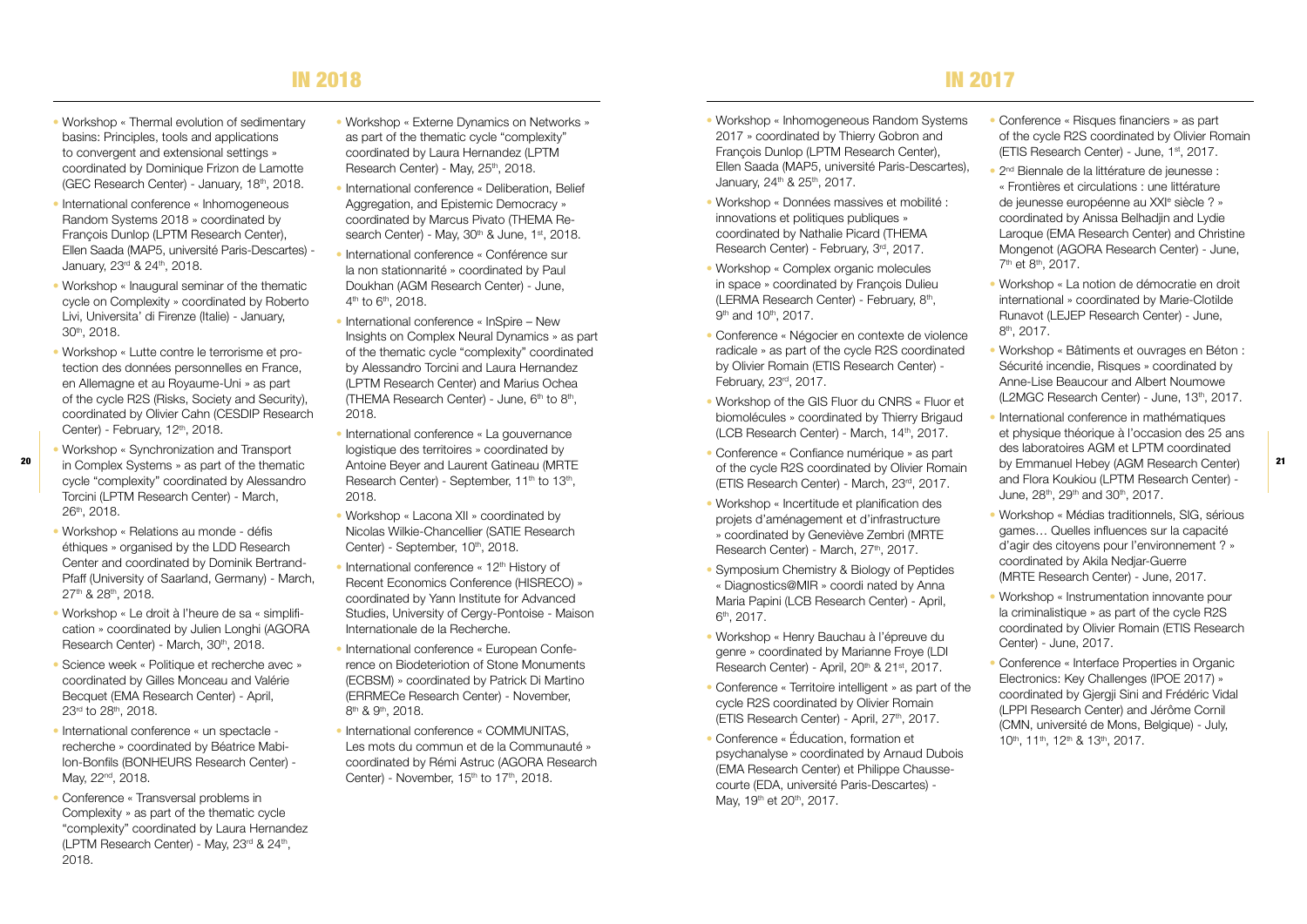#### In 2016

- Workshop « Les Sciences Humaines et Sociales face à la menace : décrire, anticiper, réguler, prévoir et répondre » as part of the cycle R2S coordinated by Julien Longhi (AGORA Research Center) - September, 28th, 2017.
- Workshop « Electron and spin dynamics in correlated systems II » coordinated by Karol Hricovini and Christine Richter (LPMS Research Center) - November, 6<sup>th</sup>, 2017.
- International conference « La Révolution russe et l'Amérique latine : 1917 et au-delà » coordinated by Carlos M. Herrera (CPJP Research Center) and Eugénia Palieraki (AGORA Research Center) - November, 16th & 17th, 2017.
- Workshop « Dispositifs numériques et villes durables. De l'interaction à l'engagement » coordinated by Akila Nedjar-Guerre (MRTE Research Center) - November, 21st, 2017.
- Workshop « Consommation d'énergie dans les systèmes reconfigurables » as part of the cycle R2S coordinated by Jordane Lorandel (ETIS Research Center) - December, 6<sup>th</sup>, 2017.
- Workshop « réseau de recherche sur les discours institutionnels et politiques » as part of the cycle R2S coordinated by Julien Longhi (AGORA Research Center) - December, 8th, 2017.
- Workshop « Les facettes multiples des grains de poussière interstellaire » coordinated by François Dulieu (LERMA Research Center) - May, 10<sup>th</sup>, 2016.
- Workshop « New Developments and Challenges of International Coach Services in Europe: a German and French Perspective » coordinated by Laurent Guihéry (MRTE Research Center) - May, 24th, 2016.
- Workshop « Instrumentation et capteurs à fibres optiques » coordinated by Pierre Lecoy (Département TISA, Centrale Supélec) - May, 25<sup>th</sup>, 2016.
- Workshop « Workshop on Heterogeneity and Dynamics in Markets and Games » coordinated by Ani Guerdjikova (THEMA Research Center) - May, 26<sup>th</sup> & 27<sup>th</sup>, 2016.
- Conférence « Structuration (build-up) des matériaux cimentaires » du Pr. A. YAHIA, université de Sherbrooke (Québec, Canada) invited by the L2MGC Research Center - June, 3rd, 2016.
- Workshop « Seismic and microseismic signature of fluids in rocks: Bridging the scale gap » coordinated by Christian David (GEC Research Center) - June, 13th, 2016.
- Workshop « Enseignement de la littérature et comparaison internationale » coordinated by Marie-France Bishop (EMA Research Center) - June, 20th & 21st, 2016.
- Workshop « Dynamics & transport in quantum gases » coordinated by Philippe Lecheminant (LPTM Research Center) - June, 20<sup>th</sup> to 24<sup>th</sup>, 2016.
- Workshop « Les nouvelles voix/es des fabriques patrimoniales en banlieue » coordinated by Anne Hertzog (MRTE Research Center) - June, 29th & 30th, 2016.
- Workshop « Géothermie 2016 » coordinated by Béatrice Ledésert (GEC Research Center) - July, 11th, 2016.
- Conference « Forms of Community » coordinated by Rémi Astruc (AGORA Research Center) - September, 15<sup>th</sup> & 16<sup>th</sup>, 2016.
- Workshop « New aurorae image challenges » coordinated by Aymeric Histace (ETIS Research Center) - September 2016.
- Workshop « Une nouvelle résistance : les revues contemporaines de poésie » coordinated by Corinne Blanchaud (AGORA Research Center) - October, 12<sup>th</sup>, 13<sup>th</sup> & 14<sup>th</sup>, 2016.
- Conférence « Plaster, culture heritage and building applications » coordinated by Yannick Mélinge (L2MGC Research Center) - October, 27th, 2016.
- Workshop « Scénarios de formations 2006- 2016, 10 ans après » coordinated by Marie-Laure Elalouf (EMA Research Center) - November, 14<sup>th</sup> & 15<sup>th</sup>, 2016.
- Workshop « Relations cellules / microenvironnement (RCM#1) » coordinated by ERRMECe Research Center - November, 16th, 2016.
- Conference « Biodeterioration of stone monuments – ECBSM 2016 » coordinated by Patrick Di Martino (ERRMECe Research Center) - November, 17<sup>th</sup> & 18<sup>th</sup>, 2016. 22 23
	- Concours Archiscola, « Construire une école pour demain » coordinated by Béatrice Mabilon-Bonfils (EMA Research Center) -
	- Workshop « Electron and spin dynamics in correlated systems » coordinated by Karol Hricovini (LPMS Research Center) - November, 30th, 2016.

November, 23rd, 2016.

- 3rd Workshop of the R2DIP network « Mais que font les analystes du discours ? » organised by Julien Longhi (AGORA Research Center) - November, 30<sup>th</sup> & December 1<sup>st</sup>, 2016.
- Workshop « Body and Touch in Robots, Brains and Babies » coordinated by Alexandre Pitti (ETIS Research Center) - December, 7<sup>th</sup>, 2016.
- Workshop « Protection contre la dégradation des matériaux du patrimoine par un revêtement réalisé en graphène » coordinated by Christine Richter (LPMS Research Center) - December, 9th, 2016.